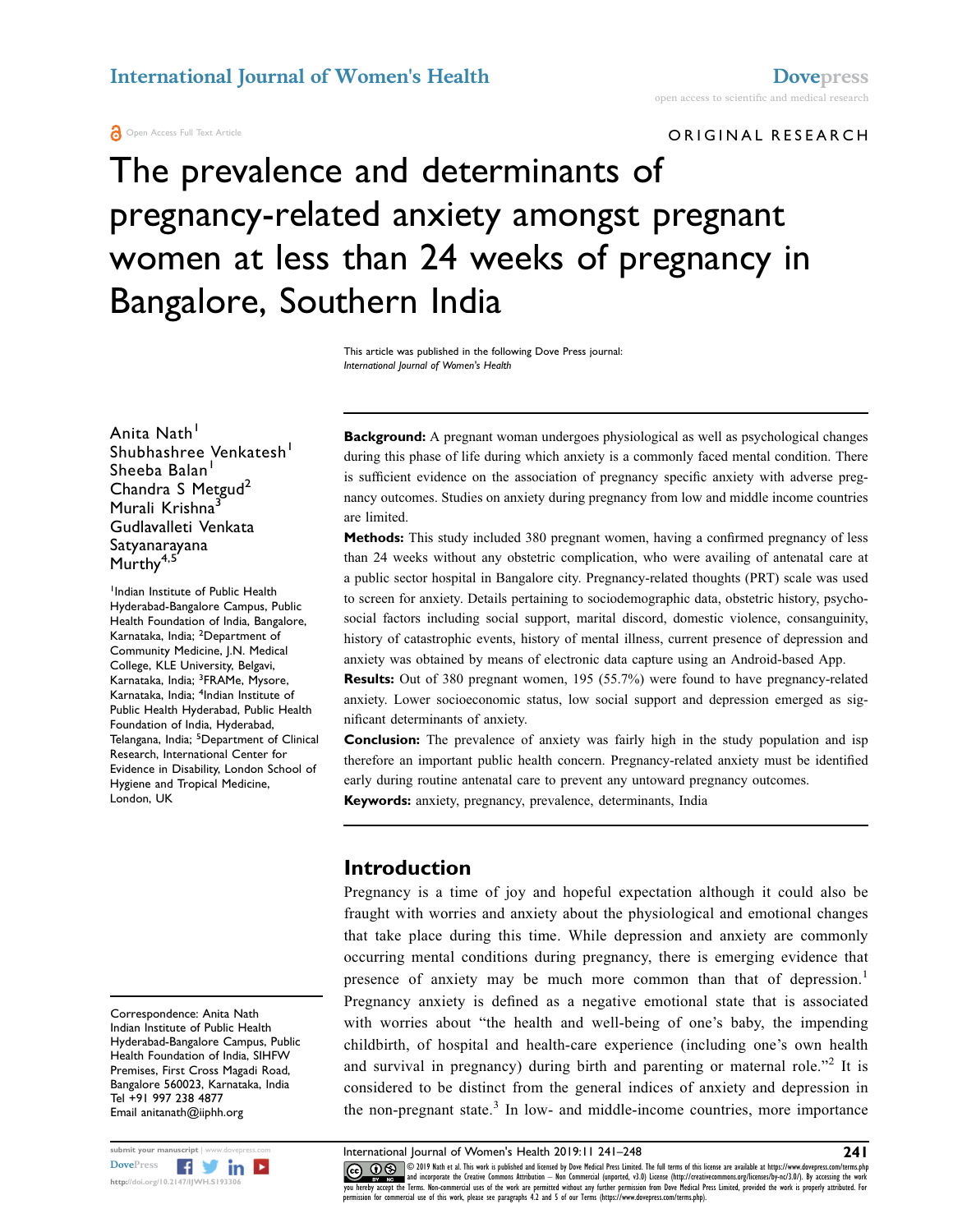is given towards addressing obstetric complications and reducing the maternal mortality; while a woman's emotional and mental health receives less attention than is due.<sup>4</sup> Symptoms suggestive of a disturbed mental health such as poor sleep and tiredness are likely to be ignored and attributed to a normal physiological condition associated with pregnancy.

There is ample evidence that anxiety and similar mental conditions during pregnancy could increase the risk of adverse pregnancy outcomes and offspring neurodevelopment.5,6 The adverse outcomes include low birth weight, prolonged labour, preterm delivery and a higher incidence of caesarean section.<sup>7-10</sup> When compared with general anxiety, pregnancy-related anxiety appears to be a stronger determinant for poor obstetric consequences.4

According to a systematic review, the prevalence of anxiety during pregnancy ranges from 1% to 26% in low- and middle-income countries  $(LMICs)$ .<sup>11</sup> However, published literature on anxiety during pregnancy seems to be limited. In a systematic review of common mental health morbidities during the antenatal period, it was found that evidence from LMICs' contributed to only  $8\%$  of included literature.<sup>12</sup> The aim of this study was to determine the prevalence of anxiety and its determinants among pregnant women availing of antenatal care at a public sector hospital in Bangalore.

# Material and methods

#### Study area, participants and recruitment

The study participants included pregnant women who were seeking care at Jaya Nagar General Hospital, which is a subdistrict hospital in Bangalore. This study was nested within an ongoing cohort study, the study protocol of which has been published earlier.<sup>13</sup> The study participants were included according to the eligibility criteria of the study protocol. Pregnant women above the age of 18 years with a confirmed pregnancy of less than or equal to 6 months  $(\leq 24$  weeks) were included. Those diagnosed with obstetric complications and a recent intake of steroidal medication were excluded. The study analyzed the data of 350 eligible pregnant women who had completed baseline visit of the study during the period from August 2017 until July 2018.

#### Ethical issues

After an explanation about the nature and purpose of the study, the eligible pregnant women who agreed to participate were asked to give a signed consent. Privacy was ensured during data collection and all identifiers were removed to ensure data confidentiality. The Institutional Ethics Committee of the Indian Institute of Public Health, Bangalore campus (IIPHHB/TRCIEC/118/2017) gave approval for the study.

#### Data elements

A custom designed Android-based App Cascade version 2.0.0 developed by Athenaeum Technologies Private Limited was used for electronic data capture. Data included sociodemographic variables, obstetric history, psychosocial factors such as social support, marital discord, domestic violence, consanguinity, history of catastrophic events, history of mental illness, recent anxiety and depression.

#### Measurement of dependent variables

The Pregnancy-related thoughts (PRT) scale which was originally developed by Rini et  $al<sup>14</sup>$  in 1999 was used to screen for the presence of anxiety. The scale is composed of ten questions, the initial five questions have been derived from a prenatal stress scale by Wadhwa et  $al<sup>15</sup>$  in 1993, the remaining five items were added by Rini et al. Each item is scored on a 4-point scale with cut-off scores of 28 and 24 for nulliparous and multiparous women. The internal consistency (Cronbach's alpha) of PRT was seen to be 0.79. The scale, originally in English language, was translated into the local language 'Kannada'and then back translated. The scale was pilot tested in a sample of 100 women and found to be reliable with a Cronbach's alpha of 0.80.

#### Measurement of possible determinants

Modified Kuppuswamy socioeconomic scale was used to measure the socioeconomic status.16 The Revised Dyadic Adjustment Scale was used to explore marital relationship; it estimates seven domains of relationship between the partners within three categories: decision making, values and affection.<sup>17</sup> Social support was gauged by using the Multidimensional Scale of Perceived Social Support Scale  $(MSPSS)$ <sup>18</sup>. The scale includes 12 questions and scoring is done on a 7-point Likert rating scale ranging from "very strongly disagree" to "very strongly agree." History of spouse physical and sexual violence was elicited by means of the Modified Conflict Tactics scale.<sup>19</sup> The participants were screened for depression using the 10-item Edinburgh Postnatal Depression Scale (EPDS). $^{20}$  The scale comprises of 10 short questions, those scoring above 12 or 13 are likely to be suffering from depression.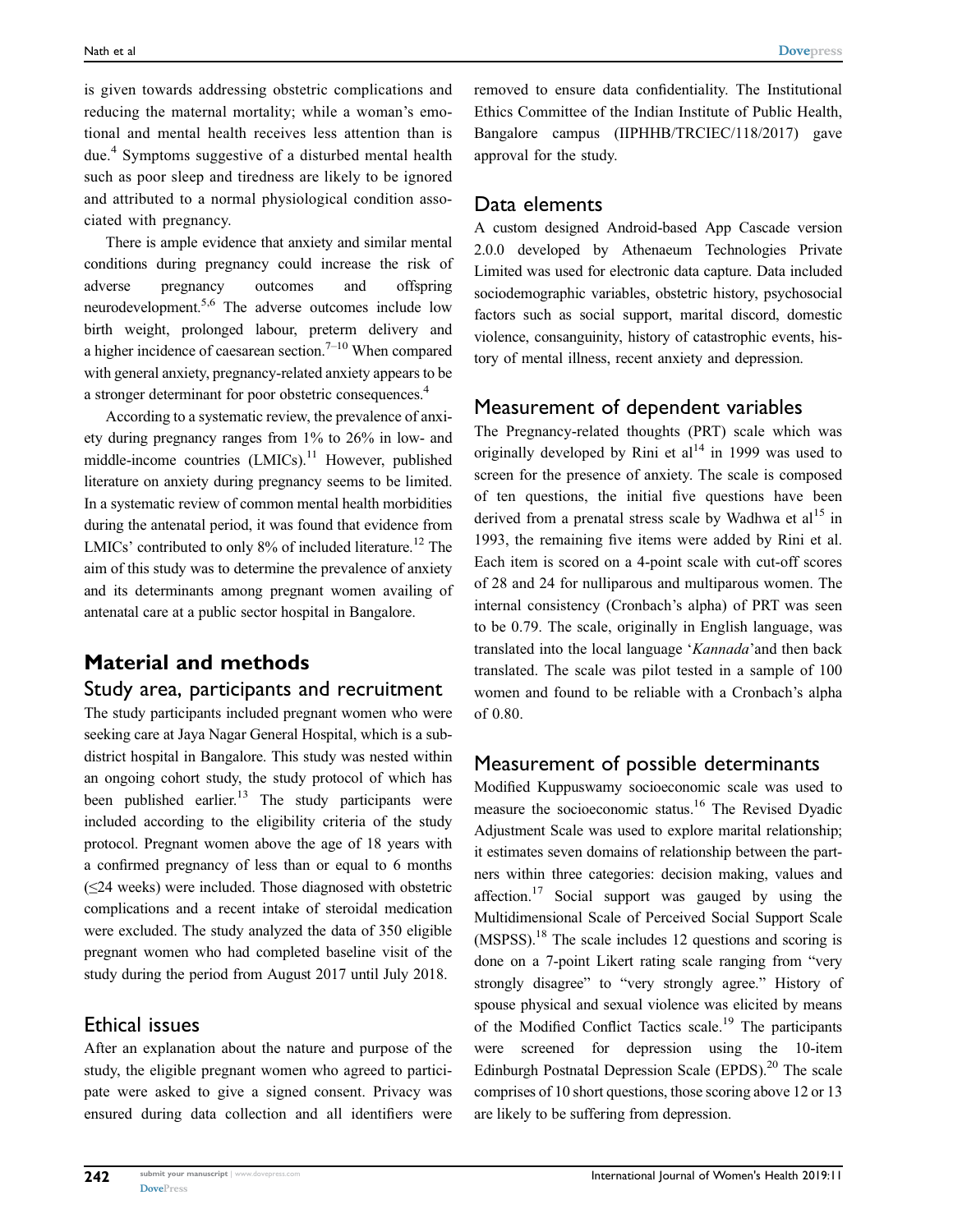## Statistical analysis

Data were retrieved from the data server, cleaned and analyzed using SPSS version 22 (IBM Corporation, Armonk, NY, USA). The presence of anxiety using the PRT scale was indicated by a score of more than or equal to 28 for nulliparous women and more than or equal to 24 for multiparous women. The independent variables were categorized to analyze the association between each independent and outcome variable using a univariate analysis to calculate the Crude Odd's Ratio with 95% Confidence Interval. Those variables that were found to be associated at a  $P$  level <0.2 in the univariate analysis were entered into a multivariate logistic regression model to calculate the Adjusted Odd's Ratio and to eliminate the effects of confounding. A P-value of less than 0.05 for an association in the multivariable analysis was considered to be significant.

# **Results**

# Sociodemographic characteristics of the study participants

Almost two-thirds (70%) of the study participants were above the age of 20 years and 72.3% belonged to the Muslim faith. Over one third of them had completed high school (38.6%) while the spouses of 33.9% had completed pre-university college or diploma level education. The majority (92%) were homemakers and the husbands of 51.8% were semiskilled workers. Over half (57.4%) of them belonged to upper-lower socioeconomic status. The details are presented in Table 1.

The mean gestational age of the respondents was 17.6 ±4.1 weeks. As many as 309 respondents were between 13 and 24 weeks (88.3%) while the remaining 11.7% were less than 12 weeks of gestation.

# Prevalence of anxiety

Out of 350 pregnant women, 195 (55.7%) were found to have pregnancy-related anxiety The mean score obtained from the PRT scale according to the gestational age and parity is shown in Table 2. The group-wise mean score difference was not significant.

# Association of anxiety with

#### sociodemographic characteristics

As shown in Table 3, the Odd's of anxiety was more than twice as higher among women belonging to the lower middle class [AOR 2.804(1.296–6.068, P=0.009)].

Table 1 Sociodemographic profile of study participants (N=350)

| Sociodemographic<br>characteristics | <b>Frequency</b><br>$(n = 350)$ | Percentage<br>$(\%)$ |
|-------------------------------------|---------------------------------|----------------------|
| Age group                           |                                 |                      |
| $\leq 20$ years                     | 105                             | 30                   |
| >20 years                           | 245                             | 70                   |
| <b>Religion</b>                     |                                 |                      |
| Hinduism                            | 91                              | 26.0                 |
| Christianity                        | 06                              | 1.7                  |
| Islam                               | 253                             | 72.3                 |
| <b>Educational qualification of</b> |                                 |                      |
| the respondents                     |                                 |                      |
| <b>Illiterate</b>                   | П                               | 3.1                  |
| Primary school                      | 09                              | 2.9                  |
| Middle school                       | 105                             | 30.0                 |
| High school                         | 135                             | 38.6                 |
| PUC or diploma                      | 65                              | 18.6                 |
| Graduate                            | 25                              | 7. I                 |
| <b>Educational qualification of</b> |                                 |                      |
| the husbands                        |                                 |                      |
| <b>Illiterate</b>                   | 36                              | 12.9                 |
| Primary school                      | 20                              | 7. I                 |
| Middle school                       | 71                              | 25.4                 |
| High school                         | 95                              | 33.9                 |
| PUC or diploma                      | 36                              | 12.9                 |
| Graduate                            | 22                              | 7.8                  |
| Postgraduate                        |                                 |                      |
| Occupation of the                   |                                 |                      |
| respondents                         |                                 |                      |
| Unskilled worker                    | 15                              | 4.3                  |
| Semi-skilled worker                 | 12                              | 3.4                  |
| Clerical or Farmer                  | 01                              | 0.3                  |
| Housewife                           | 322                             | 92.0                 |
| Occupation of the husbands          |                                 |                      |
| Unemployed                          | 01                              | 0.4                  |
| Unskilled worker                    | 96                              | 34.3                 |
| Semi-skilled worker                 | 145                             | 51.8                 |
| Skilled worker                      | 35                              | 12.5                 |
| Clerical or Farmer                  | 01                              | 0.4                  |
| Semi professional                   | 02                              | 0.7                  |
| Socioeconomic Status                |                                 |                      |
| Upper middle class                  | 43                              | 12.3                 |
| Lower middle class                  | 106                             | 30.3                 |
| Upper Lower class                   | 20 I                            | 57.4                 |

# Association of anxiety with obstetric history

There was no significant association between anxiety and obstetric variables as seen in Table 4.

243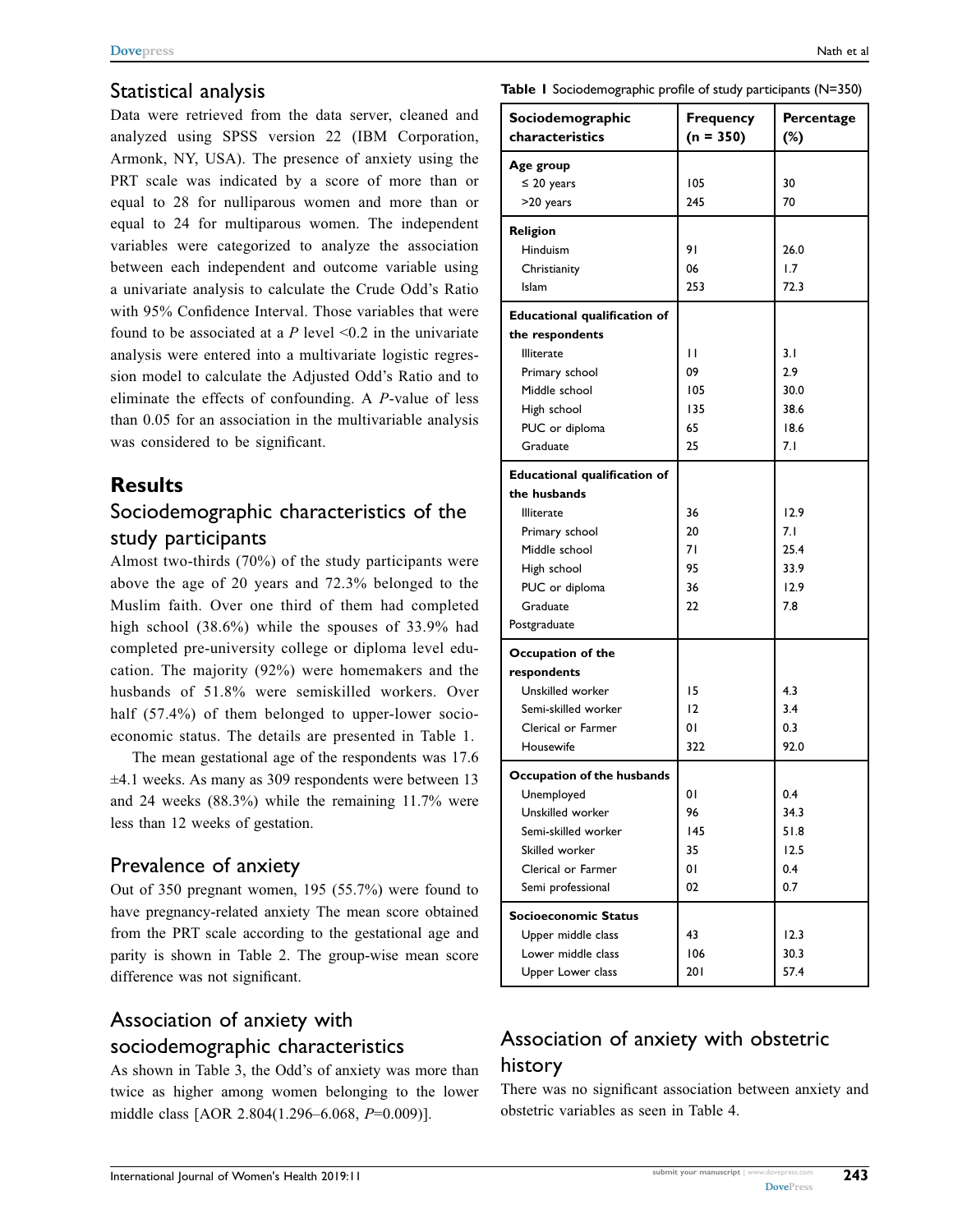|           |  |  |  | Table 2 Mean PRA score according to gestational age and |  |
|-----------|--|--|--|---------------------------------------------------------|--|
| gravidity |  |  |  |                                                         |  |

|                                                                                    | Primigravida   Multigravida  |                                 |
|------------------------------------------------------------------------------------|------------------------------|---------------------------------|
| Gestational age $\leq$ 12 weeks<br>Gestational age >12 weeks to<br>$\leq$ 24 weeks | $22.07 + 8.39$<br>25.27±8.96 | $19.6 \pm 12.4$<br>$23.7 + 9.3$ |

# Association between anxiety and psychosocial factors

The Odds of anxiety was significantly higher among women with low social support on univariate as well as multivariate analysis (COR 1.733 [0.945–3.178], AOR 1.683 [0.925–3.064]) (Table 5). The association of anxiety with marital discord was statistically significant  $(P=0.051)$ although its strength was low (AOR 0.639 [0.402–1.008]). Similarly, association with spousal violence was weak (AOR, 0.258 [0.072–0.919]), although significant,  $P=0.037$ . Anxiety and depression appeared to be strongly and significantly associated (COR =1.928 [1.163-3.196], P=0.011, AOR, 1.965 [1.193-3.235], P=0.008).

# **Discussion**

In this study, more than half of the pregnant women (55.7%) were suffering from pregnancy-related anxiety during earlyto-mid pregnancyas determined by using the PRT scale. The reported prevalence rates using differing scales from other countries seem to be much lower- 23.6% in Saudi Arabia using the State Anxiety scale,  $2^{1}$  26.8% in Brazil using the Hospital Anxiety Subscale,  $22\frac{23}{6}$  in South Africa using the Mini-International Neuropsychiatric Interview diagnostic interview and 25% in Tanzania using the Pregnancy-related anxiety questionnaire. $23,24$ 

Among Indian studies, Madhavaprabhakaran et  $al<sup>25</sup>$  with the help of the Pregnancy Specific Anxiety Scale (PSAS), found that all women during the first trimester had some degree of pregnancy specific anxiety, which was mostly the moderate form in 89.4% of the women. A lower prevalence rate of 28.4% throughout all the trimesters was seen among pregnant women in Bhubaneswar for which the Hospital Depression and Anxiety Scale was used for measurement.<sup>26</sup> This disparity in the prevalence rates could be attributed to differences in the psychometric properties of measuring scales that were used; and also to the sociodemographic and sociocultural heterogeneity and diversity of the study population. Societal norms and values can also alter the perceptions of what may be considered to be "stressful" or

"dangerous" hence accounting for this variation in the prevalence across different study settings.<sup>27</sup>

Among the sociodemographic factors, we could not demonstrate any relevant association of pregnancyrelated anxiety with age, respondent's education and occupation; and husband's education. Madhavaprabhakaran et  $al^{25}$  reported that younger women were at a higher risk for pregnancy-related anxiety. In regard to the relationship of anxiety with a woman's education, different studies report conflictive findings. While Lau and Yin<sup>28</sup> (2011) contended that well educated women could handle stress in a better way during pregnancy; $^{28}$  other authors claim that the stress levels could be much higher in this group.29,30

The burden of anxiety was seemingly higher among women who belonged to lower socioeconomic classes; which is in concurrence with other study results. $31-34$ However, Kingston et al<sup>35</sup> (2012) and Renae Stancil et al<sup>36</sup> (2000), found lower levels of stress in lower income group women.

We could not find any important linkage between anxiety and obstetric history, although many studies show higher levels of anxiety among primiparous women.<sup>37,38</sup> Also, an unplanned pregnancy or a history of medical complaint did not appear to predispose to prenatal anxiety. This is contrary to the study findings on anxiety in pregnant women from the Netherlands wherein multiparity, a history of depression, episodes of severe nausea and extreme fatigue were strongly related with anxiety.<sup>39</sup> Alqahtani et  $al^{21}$  in their research, also identified unplanned pregnancy and history of abortion to be significant predictors of anxiety.<sup>21</sup> Likewise, van Heyningen et al<sup>23</sup> confirmed that multigravidity, previous pregnancy loss and unplanned pregnancy could be significant predictors of antenatal anxiety.

Among the psychosocial factors, low social support emerged as a significant predictor of anxiety. The association of anxiety with marital discord was weak whereas none was seen with a recent history of catastrophic events. While spousal violence is a known stressor,  $40,41$  paradoxically, in the present study the prevalence of anxiety was seemingly lower in respondents who were victims; this may be ascribed to a respondent bias in the form of nonreporting, most likely due to fear apprehension or an associated social stigma. Most cases of spousal violence go under-reported, the reported cases present the "tip of the iceberg."<sup>42</sup> Increased perceived social and partner support appear to decrease the risk for antenatal anxiety as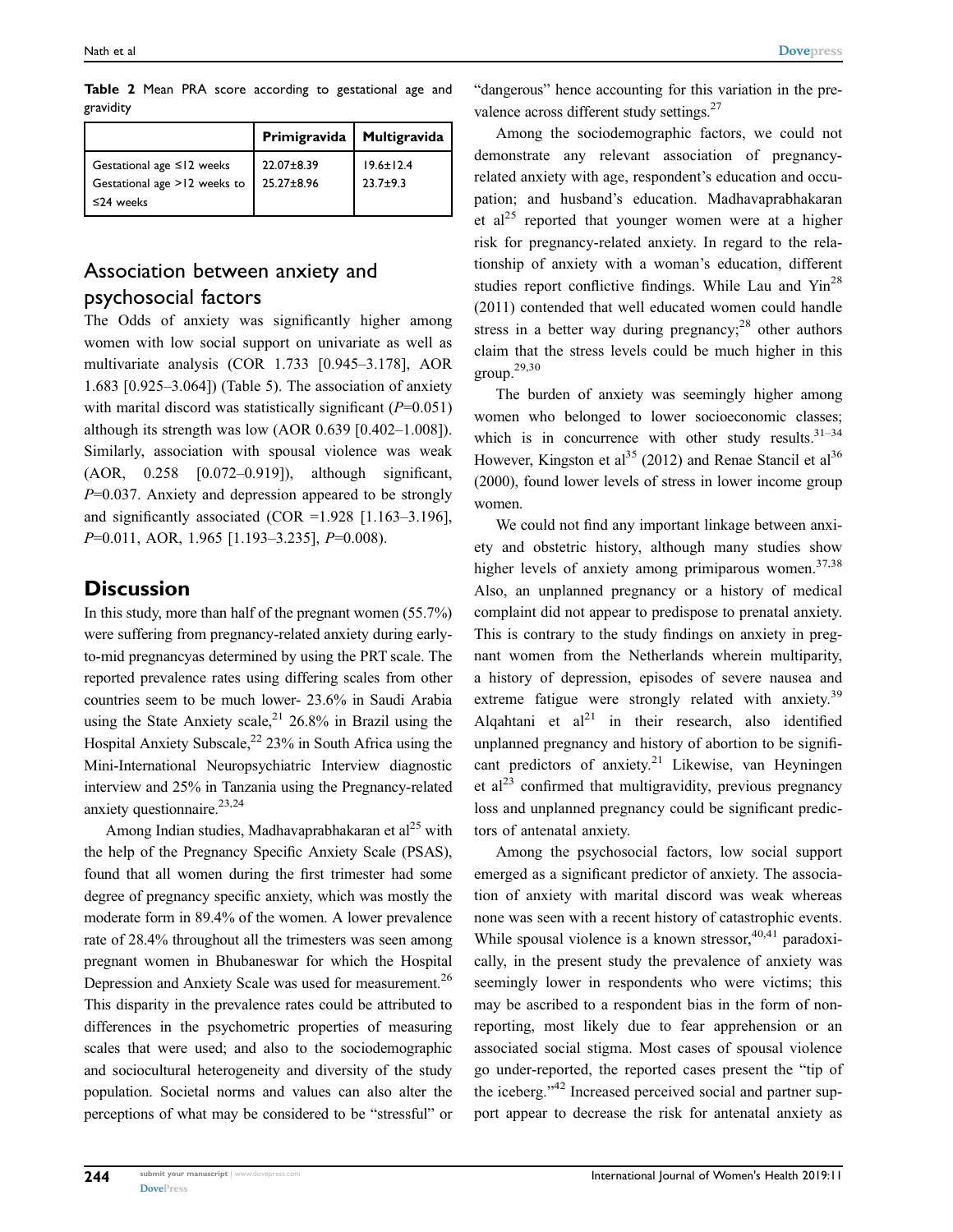| Table 3 Association between sociodemographic characteristics and anxiety among the pregnant women $(N=350)$ |  |  |
|-------------------------------------------------------------------------------------------------------------|--|--|
|-------------------------------------------------------------------------------------------------------------|--|--|

| Socio demographic<br>characteristics                                                                            | Non-<br>anxious<br>(155)               | <b>Anxious</b><br>(195)                | <b>Crude Odd's Ratio</b><br>(95% CI)         | <b>P</b> -<br>value | <b>Adjusted Odd's</b><br><b>Ratio (95% CI)</b> | <b>P</b> -<br>value |
|-----------------------------------------------------------------------------------------------------------------|----------------------------------------|----------------------------------------|----------------------------------------------|---------------------|------------------------------------------------|---------------------|
| Age group<br>≤20 years $(101)$<br>>20 years (245)                                                               | 49 (46.7%)<br>106(43.3%)               | 56 (53.3%)<br>139 (56.7%)              | $1.246$ (0.749-2.073)                        | 0.396               |                                                |                     |
| <b>Educational qualification of the</b><br>respondents<br>< High school (225)<br>>High school (125)             | 97 (43.1%)<br>58 (46.4%)               | 128 (56.9%)<br>67 (53.6%)              | $0.861(0.523 - 1.416)$                       | 0.555               |                                                |                     |
| <b>Educational Qualification of</b><br>the husbands<br><high (173)<br="" school="">&gt;High school (177)</high> | 73 (42.2%)<br>82 (46.3%)               | 100 (57.8%)<br>95 (53.7%)              | $1.220(0.705 - 2.110)$                       | 0.477               |                                                |                     |
| Occupation of the respondents<br>Working (28)<br>Housewife (322)                                                | 11(39.3%)<br>144 (44.7%)               | 17 (60.7%)<br>178 (55.3%)              | 0.960 (0.388-2.377)                          | 0.929               |                                                |                     |
| Occupation of the husbands<br>Skilled workers (109)<br>Semi/unskilled workers (241)                             | 36 (33%)<br>119 (49.4%)                | 73 (67%)<br>122 (50.6%)                | $0.528(0.305 - 0.912)$                       | 0.665               | 0.545 (0.320-0.930)                            | 0.988               |
| Socioeconomic Status<br>Upper middle class (43)<br>Lower middle class (106)<br>Upper Lower class (201)          | 27 (62.8%)<br>43 (40.6%)<br>85 (42.3%) | 16 (37.2%)<br>63 (59.4%)<br>116(57.7%) | $0.586$ (0.341-1.009)<br>1.733 (0.945-3.178) | 0.054<br>0.075      | 2.804(1.296-6.068)<br>$1.963(0.934-4.116)$     | 0.009<br>0.075      |

| Table 4 Association of obstetric history with anxiety among the pregnant women (N=350) |  |  |  |
|----------------------------------------------------------------------------------------|--|--|--|
|----------------------------------------------------------------------------------------|--|--|--|

| <b>Obstetric and Medical History</b> | Non- anxious mothers<br>$(n=155)$ | <b>Anxious mothers</b><br>$(n=195)$ | Crude OR (95% CI)      | P value |  |
|--------------------------------------|-----------------------------------|-------------------------------------|------------------------|---------|--|
| Gravida                              |                                   |                                     |                        |         |  |
| Primigravida (143)                   | 65 (45.5%)                        | 78 (54.5%)                          |                        | 0.918   |  |
| Multigravida (207)                   | 90 (43.5%)                        | 117(56.5%)                          | 0.918 (0.358-2.353)    |         |  |
| Parity                               |                                   |                                     |                        |         |  |
| Primipara (155)                      | 72 (46.5%)                        | 83 (53.5%)                          |                        |         |  |
| Multipara (195)                      | 83 (42.6%)                        | 112(57.4%)                          | 1.718 (0.501-2.743)    | 0.715   |  |
| <b>Abortion</b>                      |                                   |                                     |                        |         |  |
| Yes $(82)$                           | 38 (46.3%)                        | 44 (53.7%)                          | $0.904(0.475 - 1.721)$ | 0.758   |  |
| No (268)                             | 117(43.7%)                        | 151 (56.3%)                         |                        |         |  |
| <b>Pregnancy Unplanned</b>           |                                   |                                     |                        |         |  |
| Yes (148)                            | 64 (43.2%)                        | 84 (56.8%)                          | $1.068(0.607 - 1.702)$ | 0.783   |  |
| No (202)                             | 91 (45%)                          | 111(55%)                            |                        |         |  |
| History of medical complications     |                                   |                                     |                        |         |  |
| Yes $(26)$                           | 12(46.2%)                         | 14 (53.8%)                          | $0.865(0.328-0.284)$   | 0.771   |  |
| No (324)                             | 143(44.1%)                        | 181 (55.9%)                         |                        |         |  |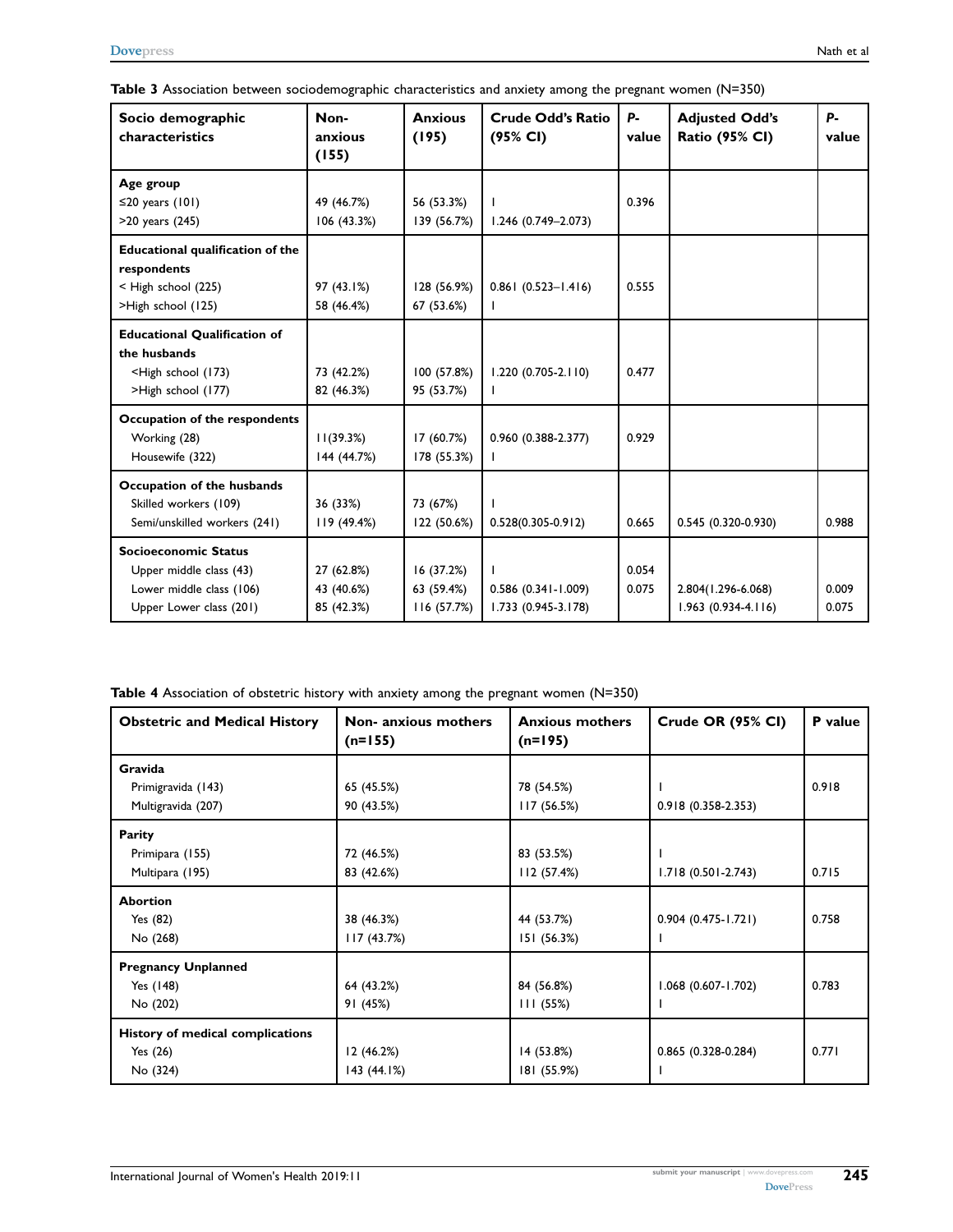|  |  |  | Table 5 Association between psychosocial factors and anxiety among the pregnant mothers $(N=350)$ |  |
|--|--|--|---------------------------------------------------------------------------------------------------|--|
|--|--|--|---------------------------------------------------------------------------------------------------|--|

| Social Support & Spouse physical<br>and Sexual violence                                                                              | Non-<br><b>Anxious</b><br>(155)      | <b>Anxious</b><br>(195)              | Crude OR<br>(95% CI)                          | P<br>value                     | <b>Adjusted OR</b><br>(95% CI)               | Р.<br>value    |
|--------------------------------------------------------------------------------------------------------------------------------------|--------------------------------------|--------------------------------------|-----------------------------------------------|--------------------------------|----------------------------------------------|----------------|
| <b>Social Support</b><br>High Support (1 to 2.9) (172)<br>Moderate Support (3 to 5) (98)<br>Low Support $(5.1 \text{ to } 7)$ $(80)$ | 73 (42.4%)<br>58 (59.2%)<br>24 (30%) | 99 (57.6%)<br>40 (40.8%)<br>56 (70%) | $0.586$ (0.941-1.009)<br>$1.733(0.945-3.178)$ | $\mathbf{L}$<br>0.054<br>0.075 | $0.567(0.335-0.960)$<br>$1.683(0.925-3.064)$ | 0.035<br>0.088 |
| <b>Marital Discord</b><br>No (159)<br>Yes (191)                                                                                      | 63 (39.6%)<br>92 (48.2%)             | 96 (60.4%)<br>99 (51.8%)             | $0.613(0.382 - 0.983)$                        | 0.042                          | $0.639(0.402 - 1.008)$                       | 0.051          |
| <b>Spouse Physical and Sexual Violence</b><br>Yes $(13)$<br>No (337)                                                                 | 9(69.2%)<br>146 (43.3%)              | 4 (30.8%)<br>191 (56.7%)             | $0.247(0.749-4.107)$                          | 0.035                          | 0.258 (0.072-0.919)                          | 0.037          |
| <b>Depression</b><br>Depressed (123)<br>Non-depressed (227)                                                                          | 43 (35%)<br>112(49.3%)               | 80 (65%)<br>115(50.7%)               | 1.928<br>$(1.163 - 3.196)$                    | 0.011<br>L                     | 1.965<br>$(1.193 - 3.235)$                   | 0.008          |
| Consanguinity<br>Not a relative (240)<br>Relative (110)                                                                              | 103 (42.9%)<br>52 (47.3%)            | $(57.1%)$ 137<br>58 (52.7%)          | 0.783 (0.475-1.292)                           | 0.339                          |                                              |                |
| Past H/O catastrophic events<br><b>Absent (265)</b><br>Present (85)                                                                  | 118(44.5%)<br>37 (43.5%)             | 147 (55.5%)<br>48 (56.5%)            | $1.060(0.616 - 1.822)$                        | 0.834                          |                                              |                |

observed in other study settings.<sup>43</sup> The prevalence of anxiety was significantly higher among women who were depressed in the present study. The co-morbid existence of depression and anxiety is frequently encountered, although the mechanism behind this and timing of which appears first is yet to be ascertained.<sup>24,36,44</sup>

# Study limitations

This study was conducted in an urban public sector hospital setting where antenatal care is mostly availed by pregnant women belonging to the lower- and middleincome groups in a community. Hence, the findings from this study may not be applicable for pregnant women belonging to higher socioeconomic group as a result of variations in psychosocial factors and standard of living. The chance of selection bias is higher in a single hospitalbased cohort. The PRT scale, though not validated for use in the Indian population, was field tested for feasibility and reliability in a small sample of participants As a part of the cohort study protocol, women with high risk pregnancies and those with a history of recent intake of steroidal medication were excluded which could impede the generalizability of the study result. The counterintuitive finding of lower rates of spousal violence in the anxiety group could be attributed to respondent bias due to under-reporting of cases.

# Conclusion

The prevalence of anxiety was fairly high in the study population and was strongly associated with lower socioeconomic status, low social support and depression. is important that pregnancy-related anxiety be identified and addressed during routine antenatal care to prevent associated adverse pregnancy outcomes. Future research should be focused upon widespread community- based studies to estimate prevalence of anxiety in a general population of pregnant women as much of the estimates in the current literature are derived from hospital-based studies. There is also a need to explore the neuroendocrinal factors and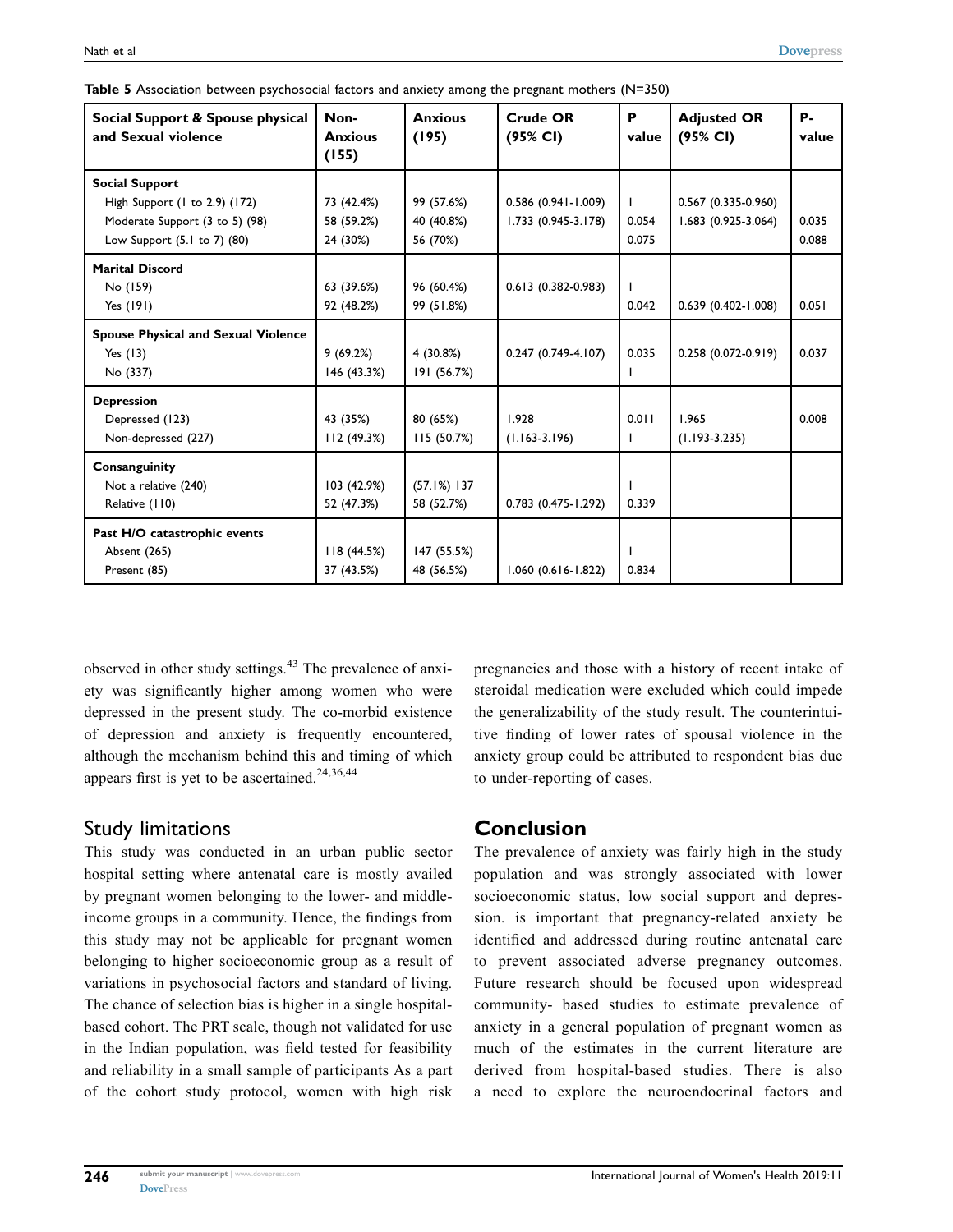physiologic pathways that could possibly be associated with antenatal anxiety.

### Acknowledgments

This work was supported by the Wellcome Trust DBT India Alliance grant fellowship [IA/CPHI/16/1/502634] awarded to Anita Nath.

#### **Disclosure**

The authors report no conflicts of interest in this work.

#### **References**

- 1. Heron J, O'Connor TG, Evans J, Golding J, Glover V. The course of anxiety and depression through pregnancy and the postpartum in a community sample. J Affect. Disorder. 2004;80:65–73. doi:[10.1016/j.jad.2003.08.004](https://doi.org/10.1016/j.jad.2003.08.004)
- 2. Dunkel Schetter C. Psychological science on pregnancy: stress processes, biopsychosocial models, and emerging research issues. Annu Rev Psychol. 2011;62:531–558. doi:[10.1146/annurev.psych.031809.130727](https://doi.org/10.1146/annurev.psych.031809.130727)
- 3. Huizink AC, Mulder EJH, Robles de Medina PG, Visser GHA, Buitelaar JK. Is pregnancy anxiety a distinctive syndrome? Early Hum Dev. 2004;79:81–91. doi:[10.1016/j.earlhumdev.2004.04.014](https://doi.org/10.1016/j.earlhumdev.2004.04.014)
- 4. Rahman A, Patel V, Maselko J, Kirkwood B. The neglected 'm' in MCH programmes–why mental health of mothers is important for child nutrition. Trop Med Int Health. 2008;13(4):579–583. doi:[10.1111/j.1365.2008.02036.x](https://doi.org/10.1111/j.1365.2008.02036.x)
- 5. Bonari L, Pinto N, Ahn E, Einarson A, Steiner M, Koren G. Perinatal risks of untreated depression during pregnancy. Can J Psychiatry. 2004;49(11):726–735. doi:[10.1177/070674370404901103](https://doi.org/10.1177/070674370404901103)
- 6. Alder J, Fink N, Bitzer J, Hösli I, Holzgreve W. Depression and anxiety during pregnancy: a risk factor for obstetric, fetal and neonatal outcome? A critical review of the literature. J Matern Fetal Neonatal Med. 2007;20(3):189–209. doi:[10.1080/](https://doi.org/10.1080/14767050701209560) [14767050701209560](https://doi.org/10.1080/14767050701209560)
- 7. Shiva KBK, Krishnamurthy CN. Psychological factors affecting outcome of pregnancy. Ahhs. 2015;2(1):44–49. doi:[10.5958/2322-](https://doi.org/10.5958/2322-0422.2015.00010.7) [0422.2015.00010.7](https://doi.org/10.5958/2322-0422.2015.00010.7)
- 8. Niemi M, Falkenberg T, Petzold M, Chuc NT, Patel V. Symptoms of antenatal common mental disorders, preterm birth and low birthweight: a prospective cohort study in a semi-rural district of Vietnam. Trop Med Int Health. 2013;18(6):687–695. doi:[10.1111/](https://doi.org/10.1111/tmi.12101) [tmi.12101](https://doi.org/10.1111/tmi.12101)
- 9. Yang S, Yang R, Liang S, et al. Symptoms of anxiety and depression during pregnancy and their association with low birth weight in Chinese women: a nested case control study. Arch Womens Ment Health. 2017;20(2):283–290. doi:[10.1111/tmi.12101](https://doi.org/10.1111/tmi.12101)
- 10. Nasreen HE, Kabir ZN, Forsell Y, Edhborg M. Low birth weight in offspring of women with depressive and anxiety symptoms during pregnancy: results from a population-based study in Bangladesh. BMC Public Health. 2010;10:515. doi:[10.1186/1471-2458-10-515](https://doi.org/10.1186/1471-2458-10-515)
- 11. Jha S, Salve HR, Goswami K, Sagar R, Kant S. Burden of common mental disorders among pregnant women: A systematic review. Asian J Psychiatr. 2018;36:46–53. doi:[10.1016/j.ajp.2018.06.020](https://doi.org/10.1016/j.ajp.2018.06.020)
- 12. Fisher J, Cabral de Mello M, Patel V, et al. Prevalence and determinants of common perinatal mental disorders in women in low- and lower-middle-income countries: a systematic review. Bull World Health Organ. 2012;90:139–149. doi:[10.2471/BLT.11.091850](https://doi.org/10.2471/BLT.11.091850)
- 13. Nath A, Murthy G, Babu G, Di Renzo G. Effect of prenatal exposure to maternal cortisol and psychological distress on infant development in Bengaluru, southern India: a prospective cohort study. BMC Psychiatry. 2017;17(1):255. doi:[10.1186/s12888-017-1424-x](https://doi.org/10.1186/s12888-017-1424-x)
- 14. Rini CK, Dunkel-Schetter C, Wadhwa PD, Sandman CA. Psychological adaptation and birth outcomes: the role of personal resources, stress, and sociocultural context in pregnancy. Health Psychol. 1999;18(4):333–345. doi:[10.1037/0278-6133.18.4.333](https://doi.org/10.1037/0278-6133.18.4.333)
- 15. Wadhwa PD, Sandman CA, Porto M, Dunlosky J, Garite TJ. The association between prenatal stress and infant birth weight and gestational age at birth: a prospective investigation. Am J Obstet Gynecol. 1993;169:858–865. doi:[10.1016/0002-9378\(93\)90016-C](https://doi.org/10.1016/0002-9378(93)90016-C)
- 16. Shaikh Z, Pathak R. Revised Kuppuswamy and B G Prasad socio-economic scales for 2016. Int J Community Med Public Health. 2017;4:997–999. doi:[10.18203/2394-6040.ijcmph2017](https://doi.org/10.18203/2394-6040.ijcmph20171313) [1313](https://doi.org/10.18203/2394-6040.ijcmph20171313)
- 17. Crane DR, Middleton KC, Bean RA. Establishing criterion scores for the Kansas marital satisfaction scale and the revised dyadic adjustment scale. Am J Fam Ther. 2000;28(1):53–60. doi:[10.1080/](https://doi.org/10.1080/019261800261815) [019261800261815](https://doi.org/10.1080/019261800261815)
- 18. Zimet GD, Dahlem NW, Zimet SG, Farley GK. The Multidimensional Scale of Perceived Social Support. J Pers Assess. 1988;52:30–41. doi:[10.1080/019261800261815](https://doi.org/10.1080/019261800261815)
- 19. Straus M, Gelles R. Causes and Consequences of Violence against Women. Physical Violence in 8145 American Families: Risk Factors and Adaptations to Violence. Family Relations. New Brunswick, NJ: Transaction Publishing; 1990:49–73.
- 20. Cox JL, Holden JM, Sagovsky R. Detection of postnatal depression: development of the 10-item Edinburgh postnatal depression scale. Br J Psychiatry. 1987;150:782–786. doi:[10.1192/bjp.150.6.782](https://doi.org/10.1192/bjp.150.6.782)
- 21. Alqahtani AH, Al Khedair K, Al-Jeheiman R, Al-Turki HA, Al Qahtani NH. Anxiety and depression during pregnancy in women attending clinics in a university hospital in eastern province of Saudi Arabia: prevalence and associated factors. Int J Womens Health. 2018;10:101–108. doi:[10.2147/IJWH.S153273](https://doi.org/10.2147/IJWH.S153273)
- 22. Silva MMJ, Nogueira DA, Clapis MJ, Leite EPRC. Anxiety in pregnancy: prevalence and associated factors. Rev Esc Enferm USP. 2017;51:e03253. doi:[10.1590/S1980-220X2016048003253](https://doi.org/10.1590/S1980-220X2016048003253)
- 23. van Heyningen T, Honikman S, Myer L, Onah MN, Field S, Tomlinson M. Prevalence and predictors of anxiety disorders amongst low-income pregnant women in urban South Africa: a cross-sectional study. Arch Womens Ment Health. 2017;20 (6):765–775. doi:[10.1007/s00737-017-0768-z](https://doi.org/10.1007/s00737-017-0768-z)
- 24. Wall V, Premji SS, Letourneau N, McCaffrey G, Nyanza EC. Factors associated with pregnancy-related anxiety in Tanzanian women: a cross sectional study. BMJ Open. 2018;8(6):e020056. doi:[10.1136/](https://doi.org/10.1136/bmjopen-2017-020056) [bmjopen-2017-020056](https://doi.org/10.1136/bmjopen-2017-020056)
- 25. Madhavanprabhakaran GK, D'Souza MS, Nairy KS. Prevalence of pregnancy anxiety and associated factors. IJANS. 2015;3:1–- 7.10.1016/j. ijans.2015.06.002.
- 26. Priyambada K, Pattojoshi A, Baklava AK. A study of antenatal anxiety: comparison across trimesters. Int J Reprod Contracept Obstet Gynecol. 2017;6(5):1810–1813. doi:[10.18203/2320-1770.](https://doi.org/10.18203/2320-1770.ijrcog20171504) [ijrcog20171504](https://doi.org/10.18203/2320-1770.ijrcog20171504)
- 27. Lazarus RS, Folkman S. Stress, Appraisal, and Coping. New York, NY: Springer; 1984.
- 28. Lau Y, Yin L. Maternal, obstetric variables, perceived stress and health-related quality of life among pregnant women in Macao, China. Midwifery. 2011;27(5):668–673. doi:[10.1016/j.midw.2010.](https://doi.org/10.1016/j.midw.2010.02.008) [02.008](https://doi.org/10.1016/j.midw.2010.02.008)
- 29. Goyal D, Gay C, Lee KA. How much does low socioeconomic status increase the risk of prenatal and postpartum depressive symptoms in first-time mothers? Women's Health Issues. 2010;20(2):96–104. doi:[10.1016/j.whi.2009.11.003](https://doi.org/10.1016/j.whi.2009.11.003)
- 30. Woods SM, Melville JL, Guo Y, Fan M-Y GA. Psychosocial stress during pregnancy. Am J Obstet Gynecol. 2010;202(1):e61-e67. doi:[10.1016/j.ajog.2009.07.041](https://doi.org/10.1016/j.ajog.2009.07.041)
- 31. Shishehgar S, Dolatian M, Majd HA, Bakhtiary M. Socioeconomic status and stress rate during pregnancy in Iran. Glob J Health Sci. 2014;6 (4):254–260. 10.5539/gjhs.v 6n4p254. DOI:[10.5539/gjhs.v6n4p254](https://doi.org/10.5539/gjhs.v6n4p254)